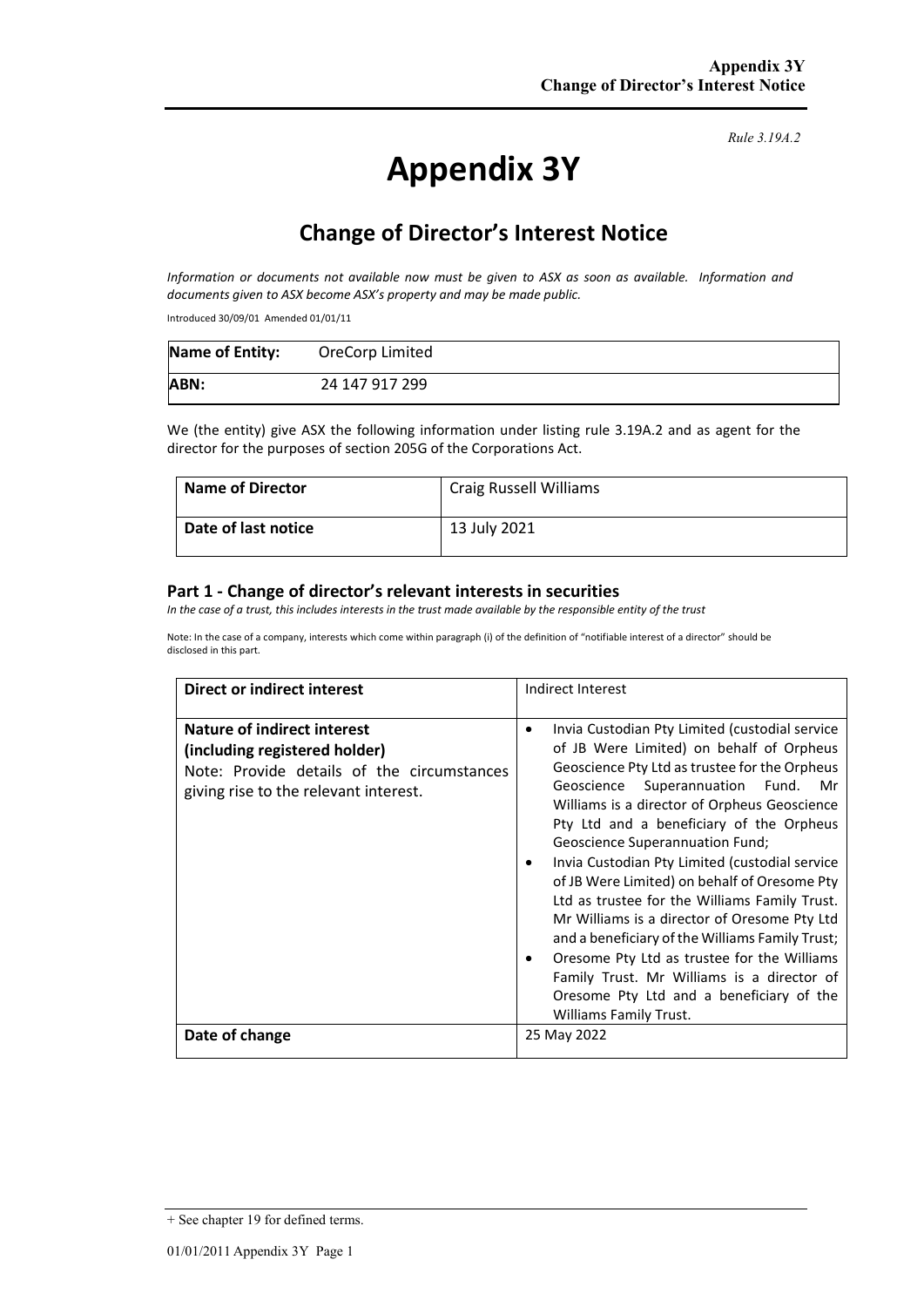| No. of securities held prior to change                                                                                                                                  | ORR: 3,635,815 fully paid ordinary shares<br>٠<br>ORRAC: 350,000 \$0.808 unlisted options<br>٠<br>ORRAD: 350,000 \$0.859 unlisted options<br>٠<br>ORRAE: 300,000 \$0.917 unlisted options                                                                                                                                                                                                                                                                                                                                                                                                    |
|-------------------------------------------------------------------------------------------------------------------------------------------------------------------------|----------------------------------------------------------------------------------------------------------------------------------------------------------------------------------------------------------------------------------------------------------------------------------------------------------------------------------------------------------------------------------------------------------------------------------------------------------------------------------------------------------------------------------------------------------------------------------------------|
| <b>Class</b>                                                                                                                                                            | ORR: fully paid ordinary shares<br>$\bullet$<br>ORRAC: \$0.808 unlisted options (Exp<br>$\bullet$<br>25/05/22<br>ORRAD: \$0.859 unlisted options (Exp<br>$\bullet$<br>25/11/22)<br>ORRAE: \$0.917 unlisted options (Exp<br>٠<br>25/11/24)                                                                                                                                                                                                                                                                                                                                                    |
| <b>Number acquired</b>                                                                                                                                                  | N/A                                                                                                                                                                                                                                                                                                                                                                                                                                                                                                                                                                                          |
| <b>Number disposed</b>                                                                                                                                                  | ORRAC: 350,000 \$0.808 unlisted options (Exp<br>25/05/22) by virtue of their expiry.                                                                                                                                                                                                                                                                                                                                                                                                                                                                                                         |
| <b>Value/Consideration</b>                                                                                                                                              | N/A                                                                                                                                                                                                                                                                                                                                                                                                                                                                                                                                                                                          |
| Note: If consideration is non-cash, provide                                                                                                                             |                                                                                                                                                                                                                                                                                                                                                                                                                                                                                                                                                                                              |
| details and estimated valuation                                                                                                                                         |                                                                                                                                                                                                                                                                                                                                                                                                                                                                                                                                                                                              |
| No. of securities held after change                                                                                                                                     | Invia Custodian Pty Limited (custodial service of JB<br>Were Limited) on behalf of Orpheus Geoscience<br>Pty Ltd as trustee for the Orpheus Geoscience<br>Superannuation Fund;<br>ORR: 3,135,815 fully paid ordinary shares<br>Invia Custodian Pty Limited (custodial service of JB<br>Were Limited) on behalf of Oresome Pty Ltd as<br>trustee for the Williams Family Trust:<br>ORR: 500,000 fully paid ordinary shares<br>Oresome Pty Ltd as trustee for the Williams Family<br>Trust:<br>ORRAD: 350,000 \$0.859 unlisted options<br>$\bullet$<br>ORRAE: 300,000 \$0.917 unlisted options |
| Nature of change<br>Example: on-market trade, off-market trade, exercise of options, issue of<br>securities under dividend reinvestment plan, participation in buy-back | Expiry of unlisted options                                                                                                                                                                                                                                                                                                                                                                                                                                                                                                                                                                   |

### **Part 2 – Change of director's interests in contracts**

Note: In the case of a company, interests which come within paragraph (ii) of the definition of "notifiable interest of a director" should be disclosed in this part.

| <b>Detail of contract</b> | N/A |
|---------------------------|-----|
| <b>Nature of interest</b> | N/A |

<sup>+</sup> See chapter 19 for defined terms.